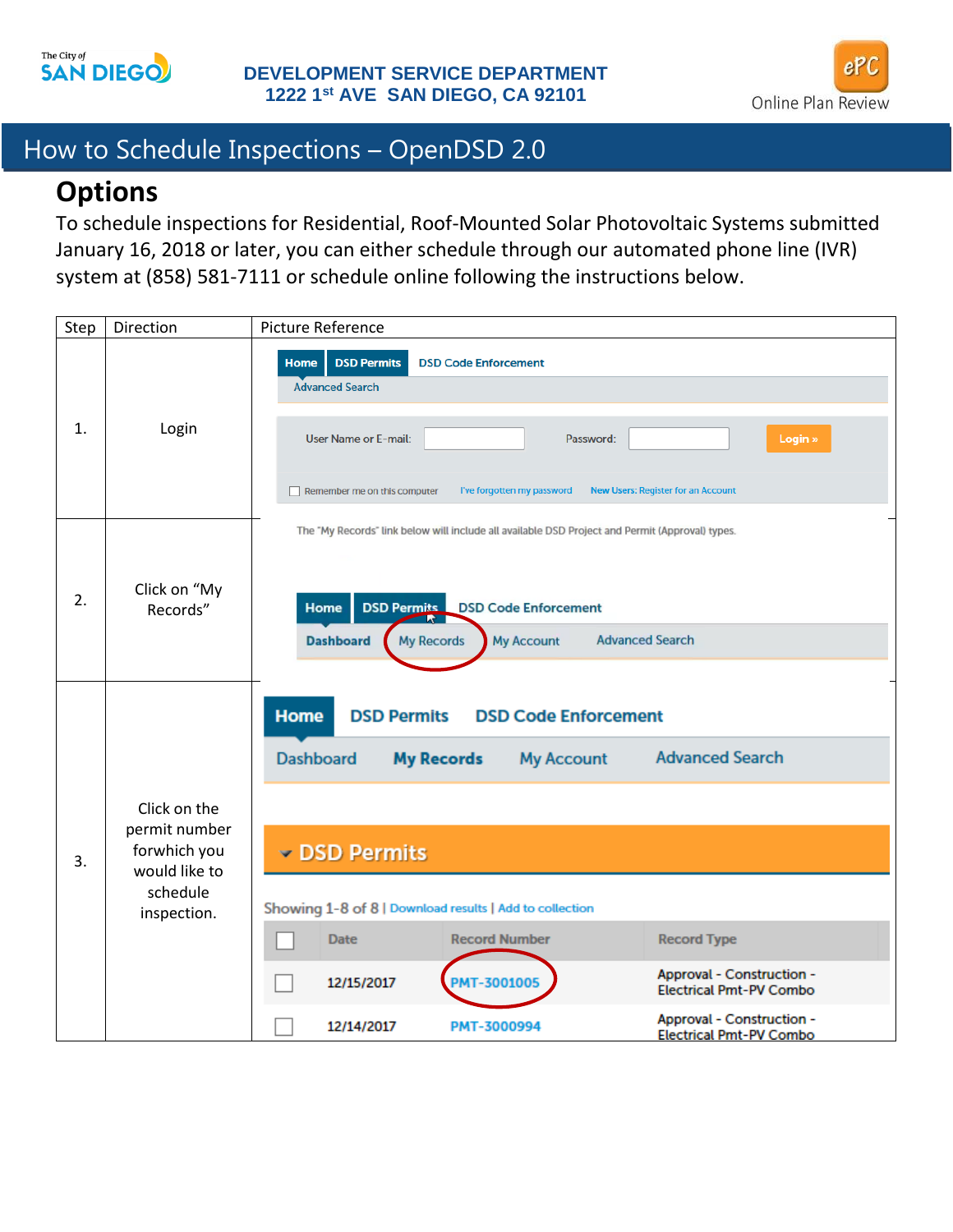

#### **DEVELOPMENT SERVICE DEPARTMENT 1222 1st AVE SAN DIEGO, CA 92101**



## How to Schedule Inspections – OpenDSD 2.0

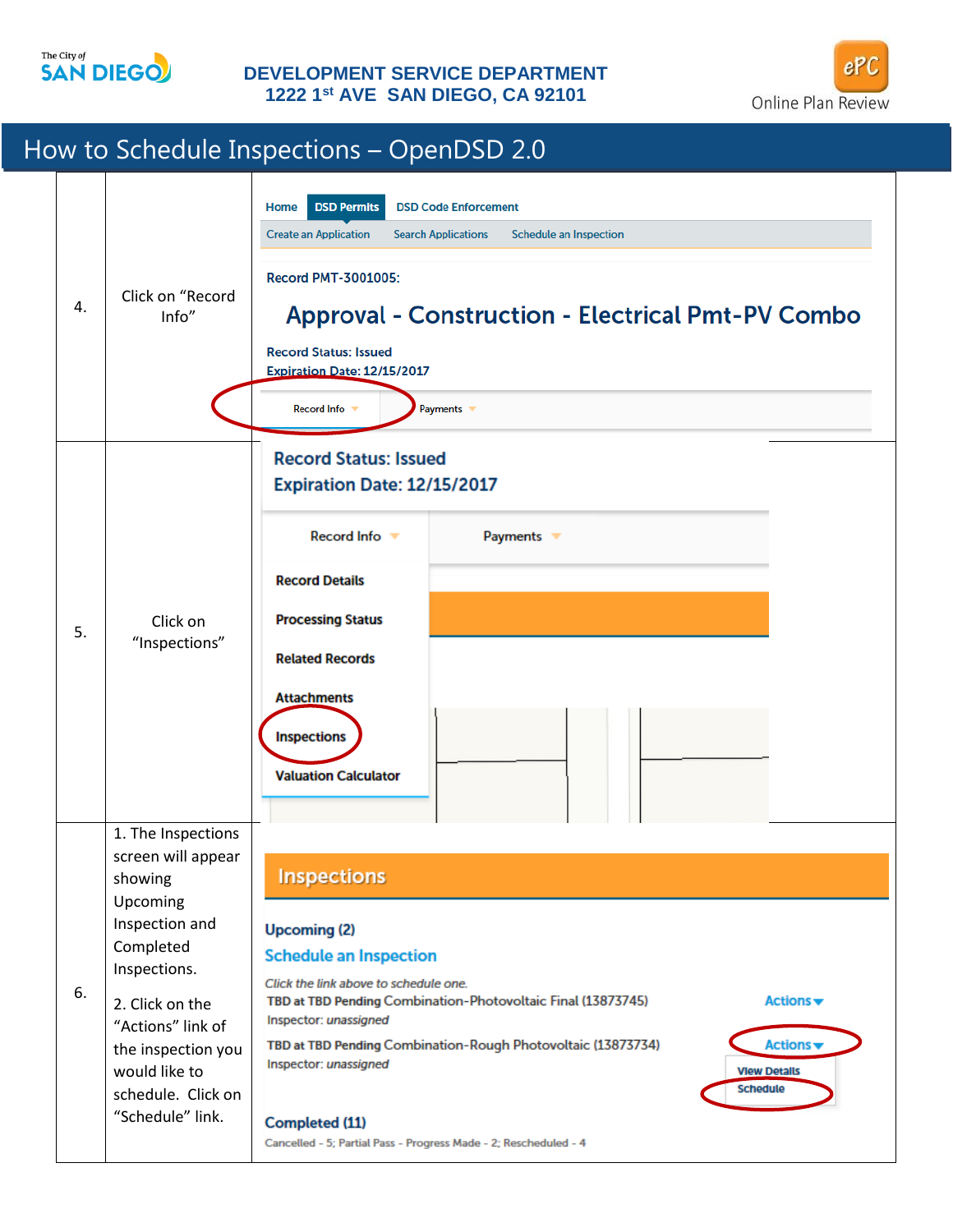

### **DEVELOPMENT SERVICE DEPARTMENT 1222 1st AVE SAN DIEGO, CA 92101**



,

# How to Schedule Inspections – OpenDSD 2.0

| 7. | 1. Click on the<br>date you would<br>like the inspection<br>2. Click on the All<br>Day button and<br>then click on<br>"Continue"                                                                  | To continue, select an inspection date and time range by clicking a link on the calendar below:                                                                                                                                                                                                                                                                                                                                                                                                                                                                                                                                                            |  |  |
|----|---------------------------------------------------------------------------------------------------------------------------------------------------------------------------------------------------|------------------------------------------------------------------------------------------------------------------------------------------------------------------------------------------------------------------------------------------------------------------------------------------------------------------------------------------------------------------------------------------------------------------------------------------------------------------------------------------------------------------------------------------------------------------------------------------------------------------------------------------------------------|--|--|
|    |                                                                                                                                                                                                   | <b>Jan 2018</b><br><b>Feb 2018</b><br><b>Mar 2018</b><br>Su Mo Tu We Th Fr Sa<br>Su Mo Tu We Th Fr Sa<br>Su Mo Tu We Th Fr Sa<br>2<br>$\overline{3}$<br>2<br>3<br>1<br>2<br>5<br>6<br>1<br>3<br>1<br>11 12 13<br>$\overline{I}$<br>10<br>8<br>9<br>10<br>6<br>8<br>9<br>5<br>6<br>7<br>8<br>9<br>10<br>$\overline{7}$<br>5<br>4<br>14 15 16<br>17<br>17<br>15 16 17 18 19 20<br>12<br>13<br>11 12<br>13<br>14<br>15<br>16<br>11<br>14<br>21 22 23 24<br>24<br>19<br>20<br>18 19<br>20<br>21<br>22<br>23<br>22 23 24 25 26 27<br>21<br>25 26 27 28<br>25  26  27  28  29  30  31<br>28 29 30 31<br>« Prev<br>Next »<br>All Day<br>Continue<br><b>Cancel</b> |  |  |
| 8. | The following<br>screen will be<br>displayed. If<br>needed, click on<br>"Change Contact"<br>to enter a new<br>person for the<br>inspector to<br>contact. If no<br>changes are<br>needed, click on | <b>Schedule/Request an Inspection</b><br>Inspection type: Combination-Rough Photovoltaic<br><b>Location and Contact</b><br>Verify whether the location and contact person for the selected inspection are correct.<br>Location<br>Contact<br>بخصص بالمراجعة                                                                                                                                                                                                                                                                                                                                                                                                |  |  |